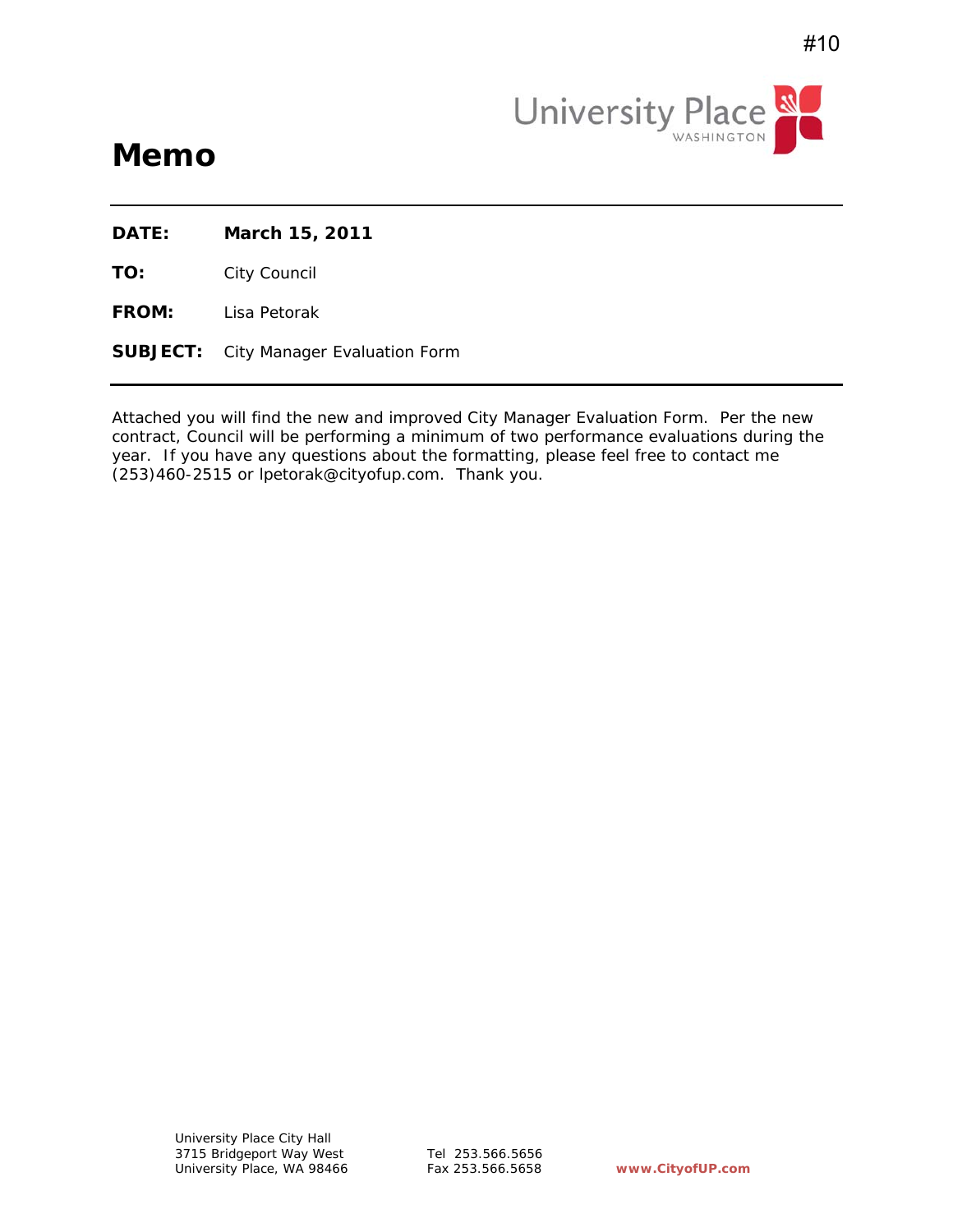# **City Manager Evaluation March 28, 2011 City Council Meeting City Council Meeting**



University Place, WA 98466 PH: (253) 566‐5656 FAX: (253) 460‐2541

Council Member Name: \_\_\_\_\_\_\_\_\_\_\_\_\_\_\_\_\_\_\_\_\_\_\_\_\_\_\_\_\_\_\_\_\_\_

Council Member Signature: \_\_\_\_\_\_\_\_\_\_\_\_\_\_\_\_\_\_\_\_\_\_\_\_\_\_\_\_\_\_\_

Evaluation Completed On (Date): \_\_\_\_\_\_\_\_\_\_\_\_\_\_\_\_\_\_\_\_\_\_\_\_\_\_

**INSTRUCTIONS:** This evaluation form contains ten categories of evaluation criteria. Please check the appropriate box rating for each statement: **exceptional performance, exceeds performance standards, meets performance standards, improvement needed, or unacceptable performance**. Any item left blank will be interpreted as "meets performance standards." This evaluation form also contains a space following each category to list any comments you believe are appropriate for the rating period.

Please type or write legibly. Leave all pages of this evaluation form attached. Sign each page. All evaluations presented prior to the evaluation deadline will be summarized into a performance evaluation to be presented by the governing body to the City Manager as part of the agenda for the meeting indicated on the cover page.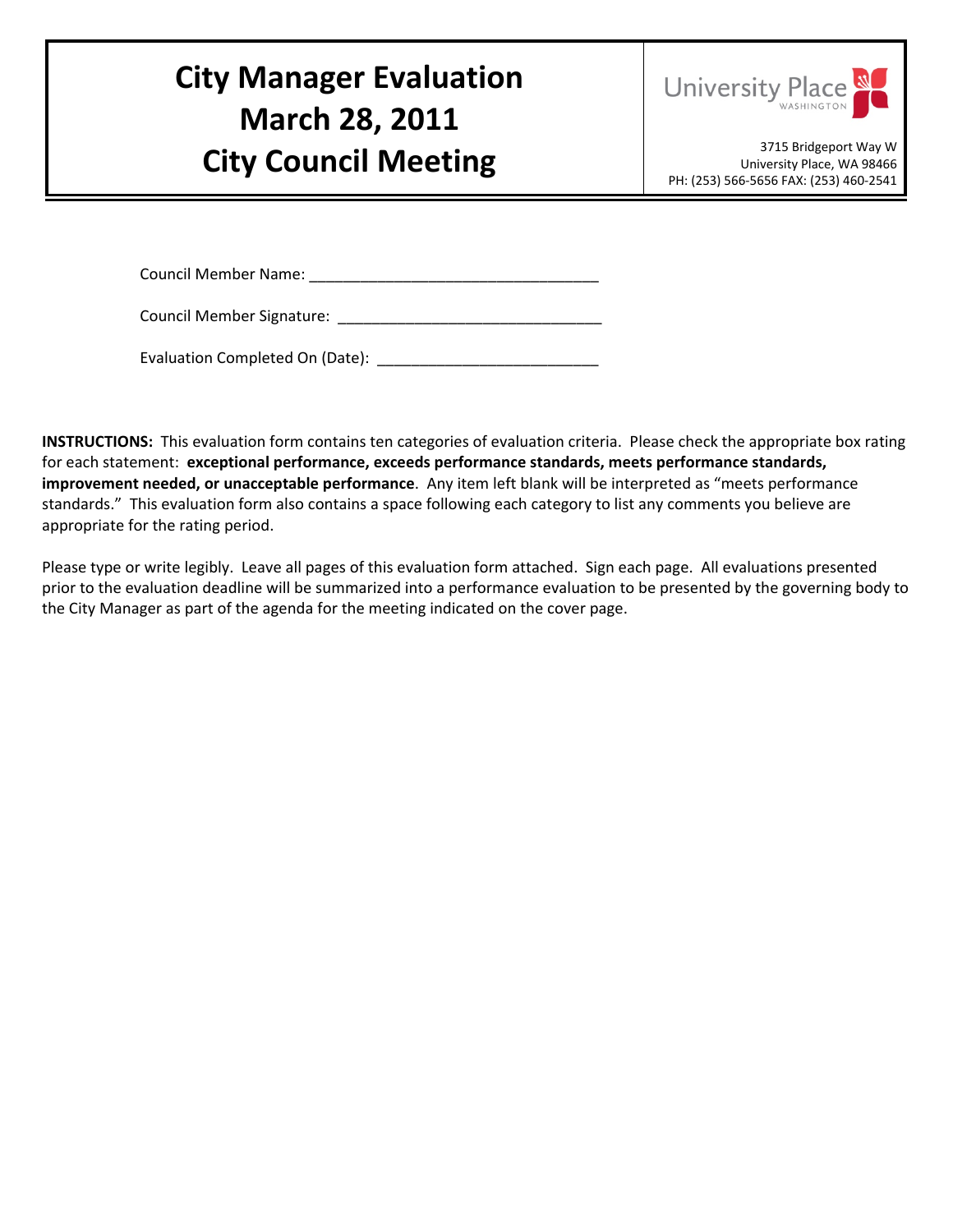

| <b>Exceeds Performance</b><br><b>Meets Performance</b><br><b>Exceptional</b><br>Unacceptable<br>Performance<br><b>Standards</b><br><b>Standards</b><br>Performance<br><b>Improvement Needed</b><br>Highly effective, but<br>Undeveloped in most<br>Performance is good.<br>Not consistent or fully<br>Truly excellent. A<br>solid leader and role<br>could be fine tuned.<br>Regularly carries out<br>developed in some<br>essential aspects. |
|-----------------------------------------------------------------------------------------------------------------------------------------------------------------------------------------------------------------------------------------------------------------------------------------------------------------------------------------------------------------------------------------------------------------------------------------------|
|                                                                                                                                                                                                                                                                                                                                                                                                                                               |
|                                                                                                                                                                                                                                                                                                                                                                                                                                               |
|                                                                                                                                                                                                                                                                                                                                                                                                                                               |
| Performance is at an<br>Often carries out all or<br>essential aspects of<br>model, and takes<br>essential aspects.                                                                                                                                                                                                                                                                                                                            |
| May demonstrate a<br>ownership of the<br>unacceptable level in<br>most criterion of<br>the criterion.                                                                                                                                                                                                                                                                                                                                         |
| lack of dependability.<br>this area, and<br>issue. Seeks<br>projects.<br>Demonstrates                                                                                                                                                                                                                                                                                                                                                         |
| Guidance and specific<br>dependability, but<br>improvement is<br>opportunities to make<br>Demonstrates                                                                                                                                                                                                                                                                                                                                        |
| may need guidance or<br>direction are regularly<br>enthusiasm, pride,<br>required.<br>improvements,                                                                                                                                                                                                                                                                                                                                           |
| specific direction.<br>anticipates needs, and<br>and a positive<br>needed.                                                                                                                                                                                                                                                                                                                                                                    |
| handles them<br>attitude. Little                                                                                                                                                                                                                                                                                                                                                                                                              |
| specific direction is<br>seamlessly. No                                                                                                                                                                                                                                                                                                                                                                                                       |
| direction is needed.<br>needed.                                                                                                                                                                                                                                                                                                                                                                                                               |

# **I. Communication**

Does the City Manager:

- 1. Present self in a positive manner, and provide simple, logical explanations to complicated issues when speaking to individuals or before groups?
- 2. Draw others in conversations and elicit feedback?
- 3. Provide open, honest, and believable responses?
- 4. Express ideas in a concise, factual, and sequential manner that is easy to follow and understand?

| Exceptional | Exceeds            | <b>Meets</b>     | Improvement   | Unacceptable       |
|-------------|--------------------|------------------|---------------|--------------------|
| Performance | <b>Performance</b> | Performance      | <b>Needed</b> | <b>Performance</b> |
|             | <b>Standards</b>   | <b>Standards</b> |               |                    |

**II. Council Relations**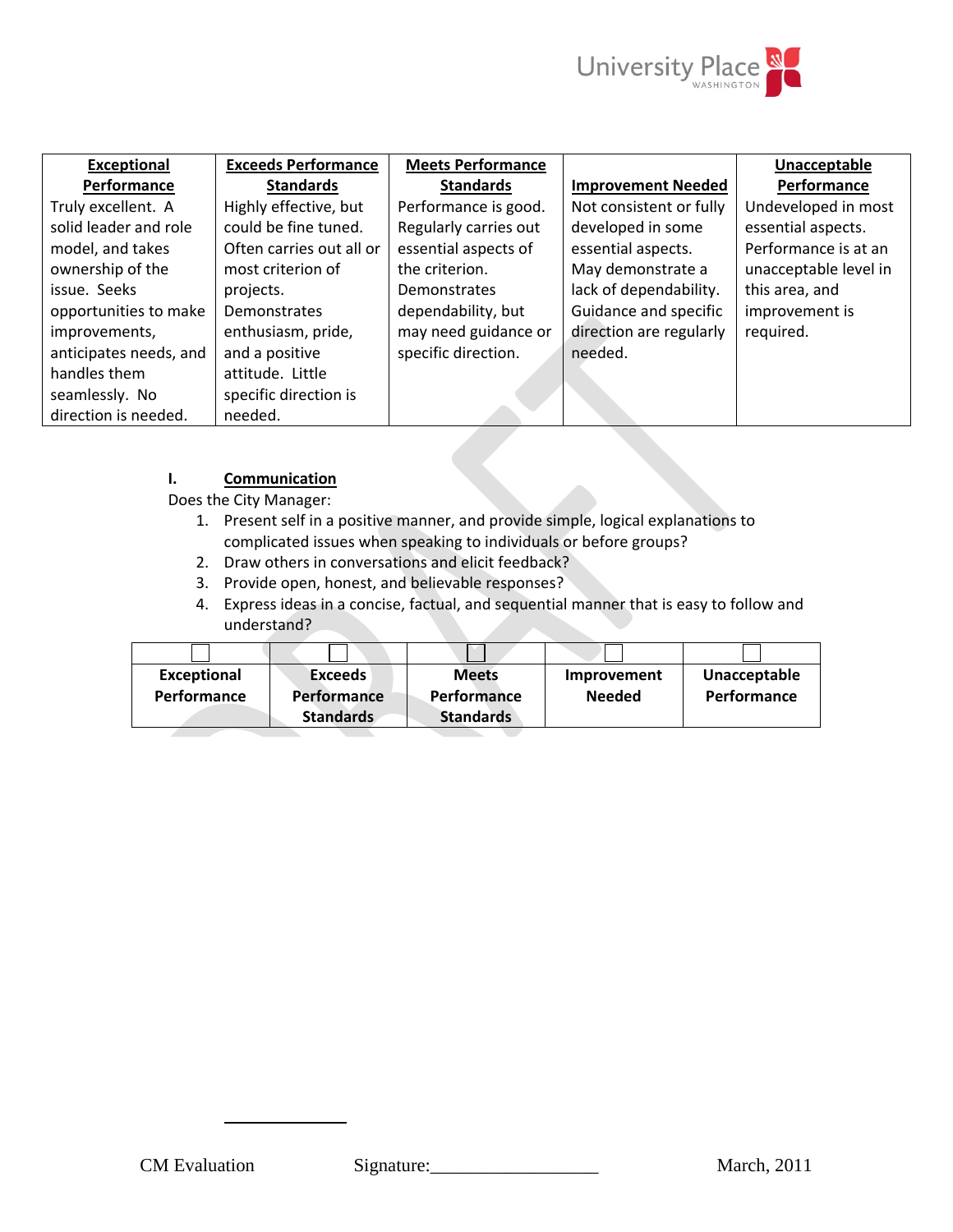

Does the City Manager:

- 1. Provide direct contact with each Councilmember?
- 2. Assure Council Members receive important information from the City Manager in a timely manner?
- 3. Provide Council with accurate and reasonable access to information?
- 4. Understand Council/Manager processes and protocols?
- 5. Clearly communicate Council policy direction to City staff to ensure effective implementation?
- 6. Seek to know and understand concerns of stakeholders before making recommendations to Council?
- 7. Listen to Council concerns and issues?
- 8. Provide timely and effective responses to Council requests for information and services?

| <b>Exceptional</b> | <b>Exceeds</b>   | <b>Meets</b>       | Improvement   | Unacceptable       |
|--------------------|------------------|--------------------|---------------|--------------------|
| <b>Performance</b> | Performance      | <b>Performance</b> | <b>Needed</b> | <b>Performance</b> |
|                    | <b>Standards</b> | <b>Standards</b>   |               |                    |

# **III. Community Relations**

Does the City Manager:

- 1. Make an effort to know and understand general community concerns?
- 2. Seek public input, collaboration, and builds consensus?
- 3. Project a positive City image?
- 4. Effectively handle citizen complaints, inquiries, and contact?
- 5. Develop and maintained different ways to keep the public informed of City issues?
- 6. Work proactively with various media outlets?
- 7. Work effectively with the local school district, other municipalities, and all other government and public service organizations?

| <b>Exceptional</b> | <b>Exceeds</b>     | <b>Meets</b>     | Improvement   | Unacceptable |
|--------------------|--------------------|------------------|---------------|--------------|
| Performance        | <b>Performance</b> | Performance      | <b>Needed</b> | Performance  |
|                    | <b>Standards</b>   | <b>Standards</b> |               |              |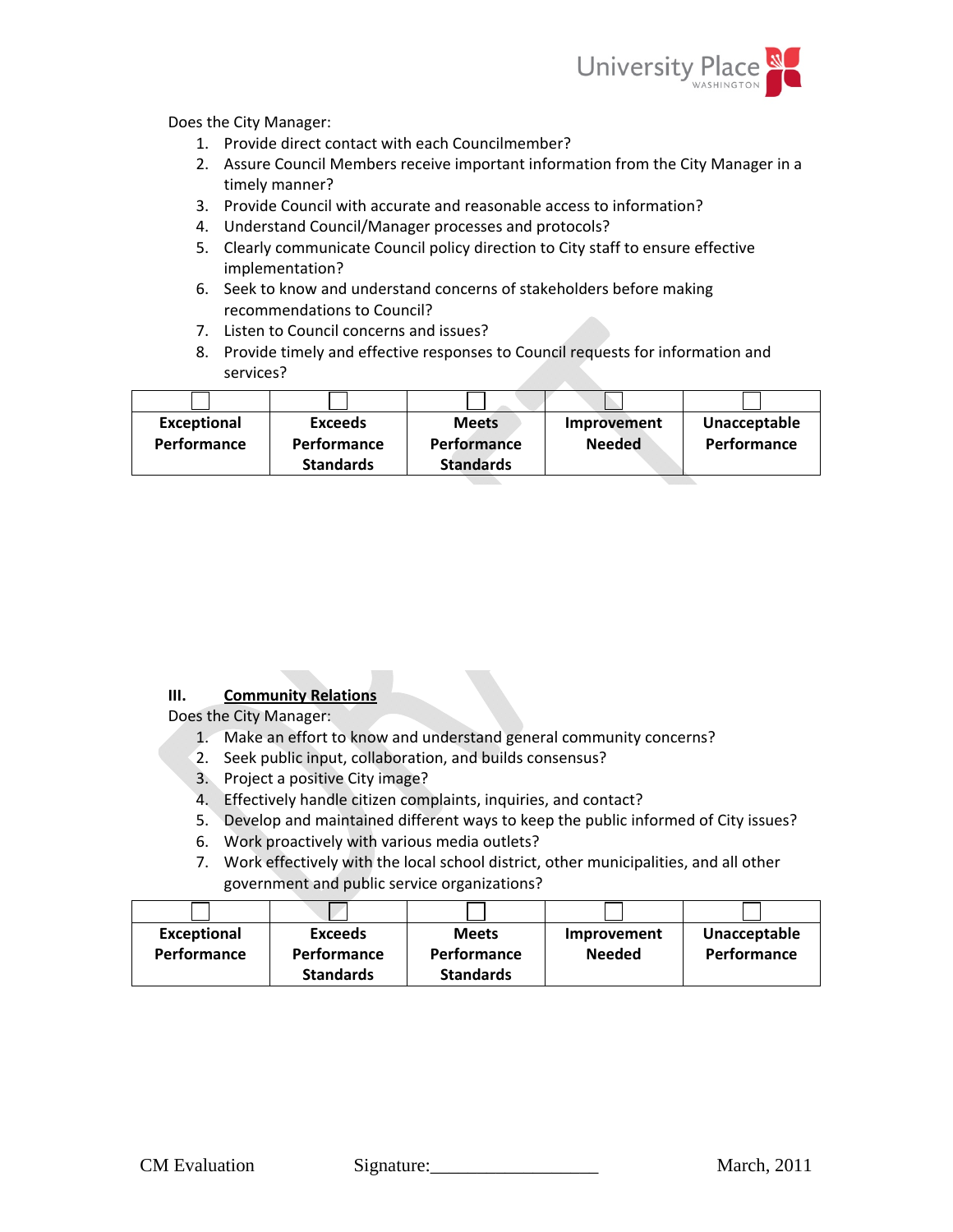

Does the City Manager:

- 1. Provide effective long-range financial planning?
- 2. Implement and maintain adequate financial controls?
- 3. Provide accurate and timely financial reports for Council review?
- 4. Rigorously monitor and forecast revenues and expenditures?
- 5. Initiate and encourage innovation and cost reductions without compromising service delivery?
- 6. Provide sound financial advice to Council?

| <b>Exceptional</b><br>Performance | <b>Exceeds</b><br>Performance<br><b>Standards</b> | <b>Meets</b><br>Performance<br><b>Standards</b> | Improvement<br><b>Needed</b> | Unacceptable<br>Performance |
|-----------------------------------|---------------------------------------------------|-------------------------------------------------|------------------------------|-----------------------------|
|                                   |                                                   |                                                 |                              |                             |

#### **V. Organizational Management**

Does the City Manager:

- 1. Manage day to day operations and service delivery effectively?
- 2. Effectively delegate responsibility and accountability?
- 3. Identify organizational problems and takes action when and where necessary?
- 4. Build effective working teams that resolve issues, and provide high quality work product within financial parameters?

| <b>Exceptional</b> | <b>Exceeds</b>     | <b>Meets</b>     | Improvement   | Unacceptable       |
|--------------------|--------------------|------------------|---------------|--------------------|
| Performance        | <b>Performance</b> | Performance      | <b>Needed</b> | <b>Performance</b> |
|                    | <b>Standards</b>   | <b>Standards</b> |               |                    |

#### **VI. Special/Capital Projects**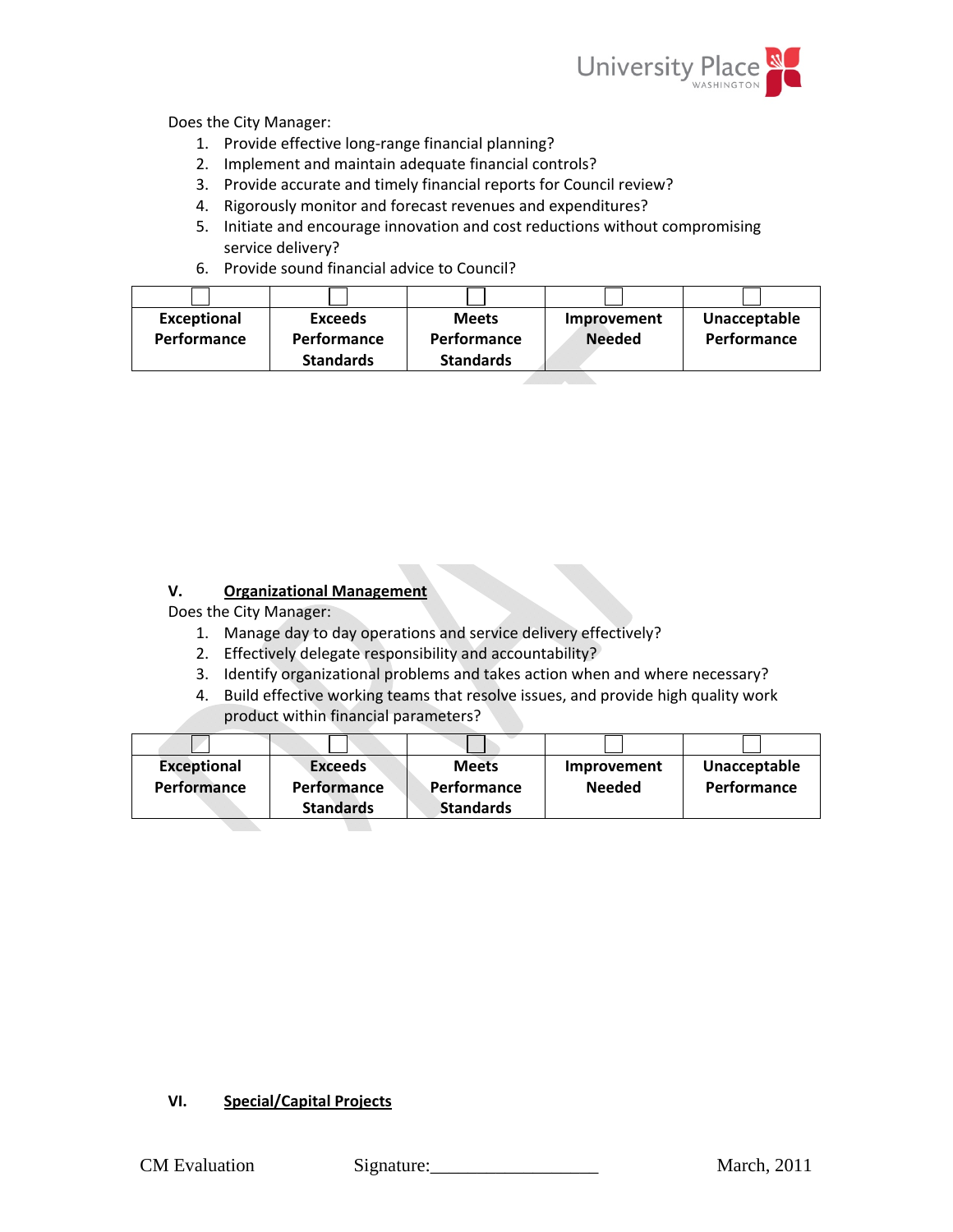

Does the City Manager:

- 1. Anticipate problems regarding special/capital projects and is pro‐active in seeking solutions?
- 2. Involves Council, community, and staff in the planning process?
- 3. Develop capital projects with adequate public and Council input?
- 4. Identify and plan for infrastructure growth and maintenance needs?
- 5. Maintain projects within timeline and budget restraints?
- 6. Keep Council and community informed of any changes regarding special/capital projects?

| <b>Exceptional</b> | <b>Exceeds</b>     | <b>Meets</b>       | Improvement   | Unacceptable       |
|--------------------|--------------------|--------------------|---------------|--------------------|
| <b>Performance</b> | <b>Performance</b> | <b>Performance</b> | <b>Needed</b> | <b>Performance</b> |
|                    | <b>Standards</b>   | <b>Standards</b>   |               |                    |

#### **VII. Personal and Professional Qualities**

Does the City Manager:

- 1. Demonstrate integrity, fairness and impartiality when making decisions or working with Council and staff?
- 2. Show poise under pressure?
- 3. Maintain perspective and humor in difficult situations?

| <b>Exceptional</b> | <b>Exceeds</b>   | <b>Meets</b>       | Improvement   | Unacceptable       |
|--------------------|------------------|--------------------|---------------|--------------------|
| Performance        | Performance      | <b>Performance</b> | <b>Needed</b> | <b>Performance</b> |
|                    | <b>Standards</b> | <b>Standards</b>   |               |                    |
|                    |                  |                    |               |                    |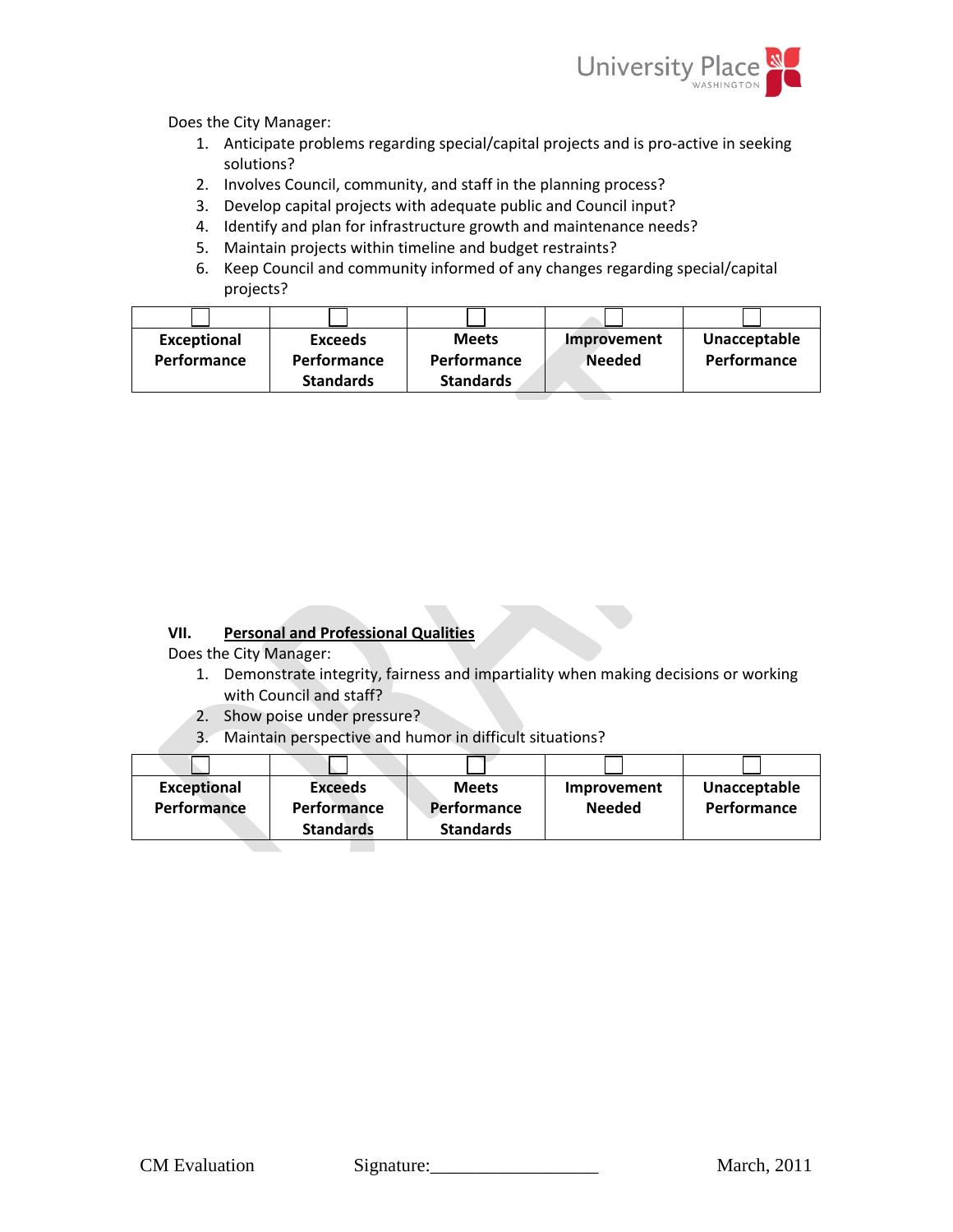

Is the City Manager making progress implementing goals created by Council? 2011 Council Goals

- 1. Enhance Economic Stability
- 2. Identify funding sources for service levels based on public input and priorities
- 3. Improve Communications
- 4. Increase community involvement
- 5. Continue "Green" sustainability
- 6. Encourage vibrant places & events community‐wide
- 7. Increase intergovernmental outreach

| <b>Exceptional</b> | <b>Exceeds</b>     | <b>Meets</b>       | Improvement   | Unacceptable |
|--------------------|--------------------|--------------------|---------------|--------------|
| <b>Performance</b> | <b>Performance</b> | <b>Performance</b> | <b>Needed</b> | Performance  |
|                    | <b>Standards</b>   | <b>Standards</b>   |               |              |

#### **IX. Goals Met/Achievements**

Please list three major achievements or goals that were met by the City Manager since his previous evaluation.